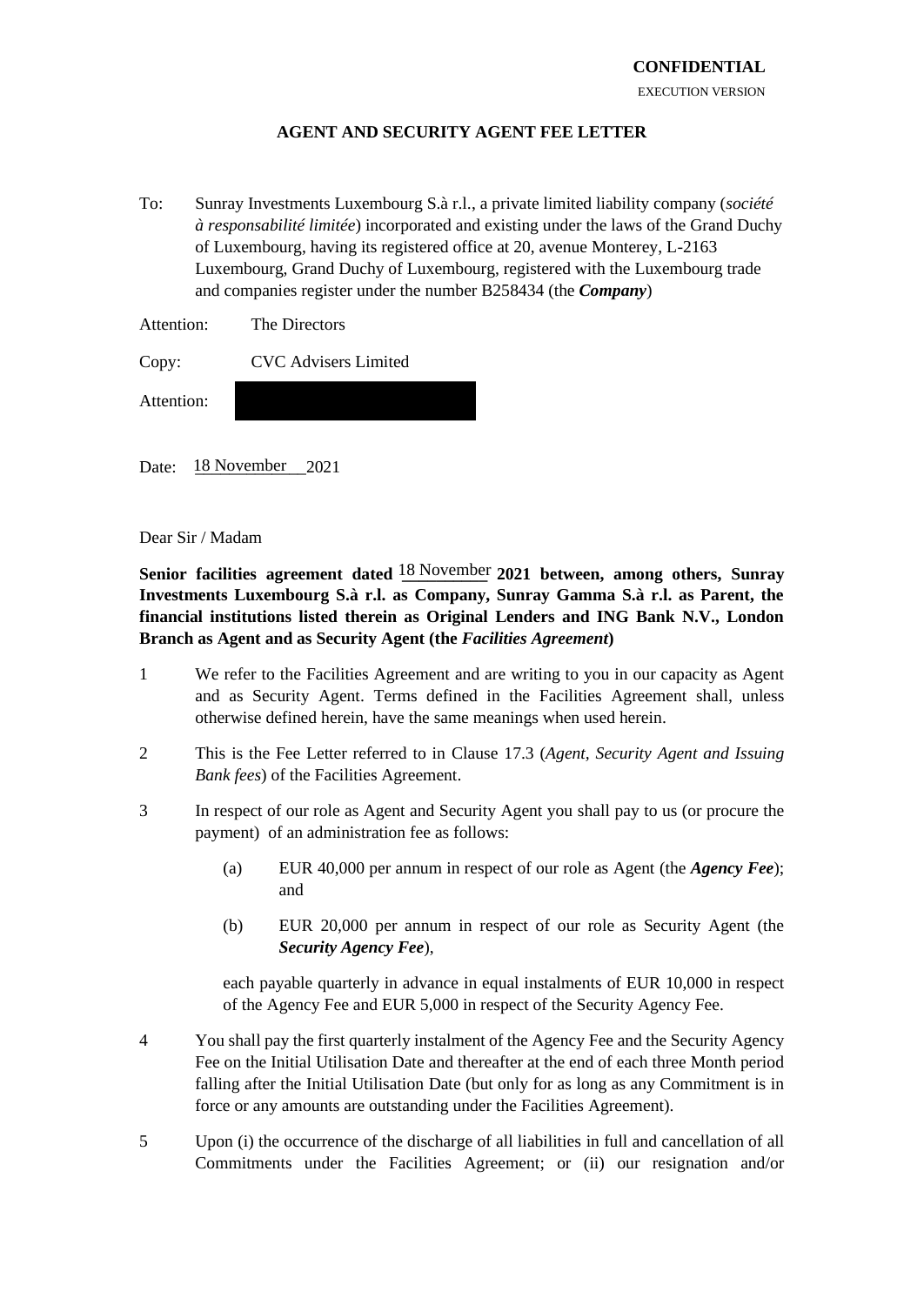replacement as Agent and/or Security Agent, we shall promptly reimburse you for the amount of any Agency Fee and/or Security Agency Fee paid to us in our capacity as Agent and/or Security Agent (as applicable) for the period from the date on which the discharge and cancellation, resignation or replacement occurred to the date on which the next instalment of the Agency Fee and/or the Security Agency Fee would have otherwise been payable (and no further instalments shall be payable).

- 6 All payments made by you hereunder shall be made in EUR, free and clear of and without any deduction for or on account of present or future taxes, duties, withholdings, levies, imposts or deductions of whatsoever nature. If you are compelled to make payments subject to the deduction or withholding of any tax, you shall pay additional amounts to us to ensure receipt by us of a new sum equal to the sum we would have received had no such deduction or withholding been made or required to be made. All fees referred to in this letter are exclusive of VAT, which you will pay at the then prevailing rate. All payments to us under this letter shall be made for value on the due date in freely transferable and readily available funds and without set-off or counterclaim.
- 7 Subject to paragraph 5 above, all amounts payable under this letter are non-refundable and non-creditable against any other fees and shall (unless otherwise agreed) be paid in immediately available funds to the following account or such other account as we may advise you from time to time by not less than five Business Days' notice:

| Bank: ING Bank N.V. Amsterdam |  |  |
|-------------------------------|--|--|
| IBAN:                         |  |  |
| Swift:                        |  |  |
| Reference:                    |  |  |

- 
- 8 You will not, without our prior written consent, disclose the contents of this letter to any person except:
	- (a) as required by law or to comply with the rules of any regulatory body to which you or any of your Affiliates are subject;
	- (b) to your Affiliates or to your or your Affiliates' respective employees and professional advisors who in each case have a need to know this information and who are made aware of, and either agree to be bound by or are otherwise subject to duties of confidentiality sufficient to ensure compliance with, the obligations under this paragraph prior to such information being disclosed to them; and
	- (c) the Investors or any actual or potential investor in the Parent (or any of its direct or indirect Holding Companies) and the management team.
- 9 You may not assign or transfer any of your rights or be relieved of any of your obligations under this letter without our prior written consent.
- 10 Save as expressly provided otherwise in this letter, a person who is not a party to this letter may not rely on it and the terms of the Contracts (Rights of Third Parties) Act 1999 are excluded. The parties hereto may amend this letter in writing without the consent of any third party.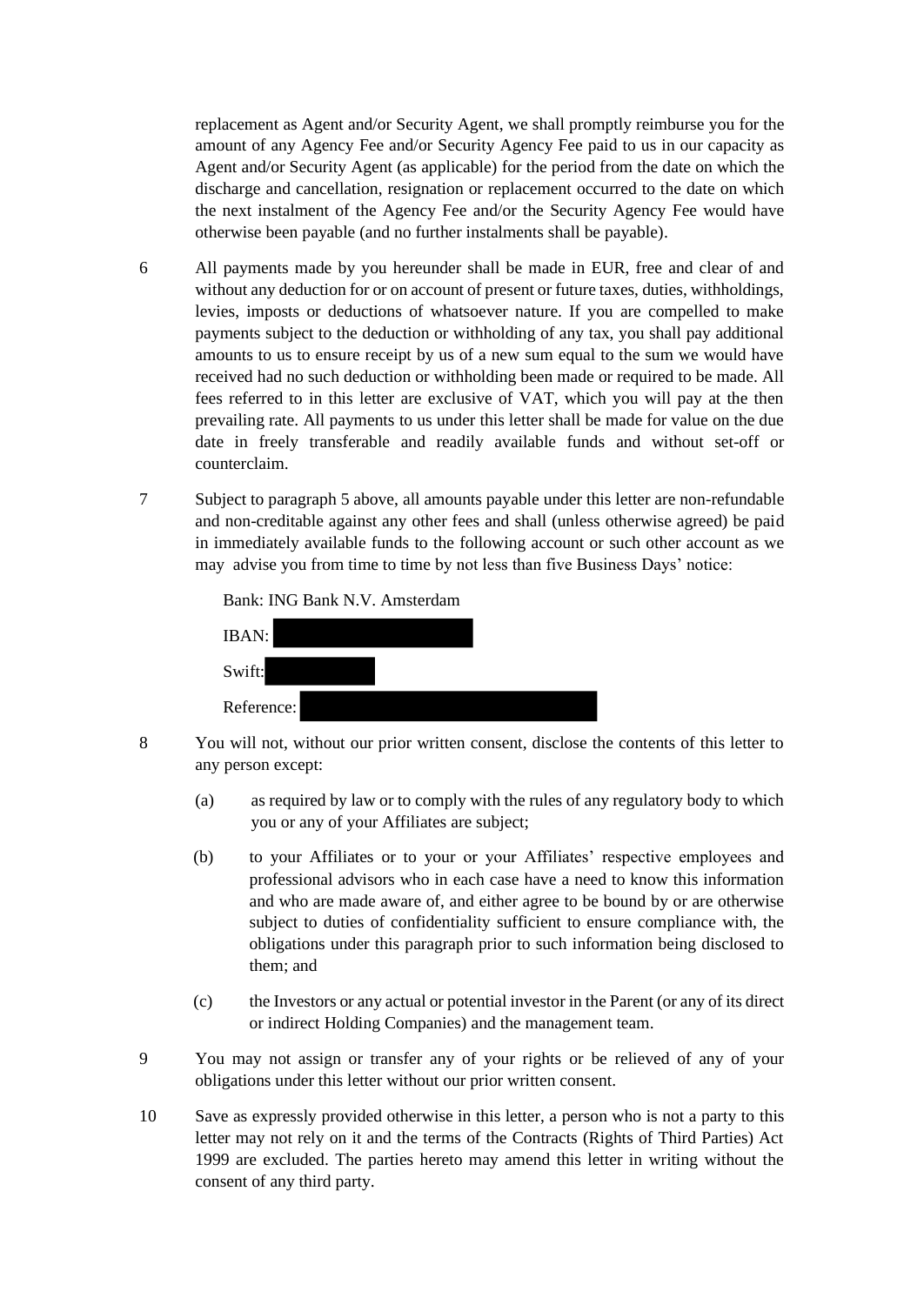- 11 This letter may be executed in any number of counterparts, each of which shall be an original and all of which, when taken together, shall constitute one agreement.
- 12 This letter is a Finance Document.
- 13 This letter and any non-contractual obligations arising out of or in connection with it are governed by English law and the parties submit to the exclusive jurisdiction of the English courts (including in relation to a dispute relating to any non-contractual obligation arising out of or in connection with this letter).

Please confirm your agreement to the terms of this letter by signing and returning to us the enclosed copy of this letter.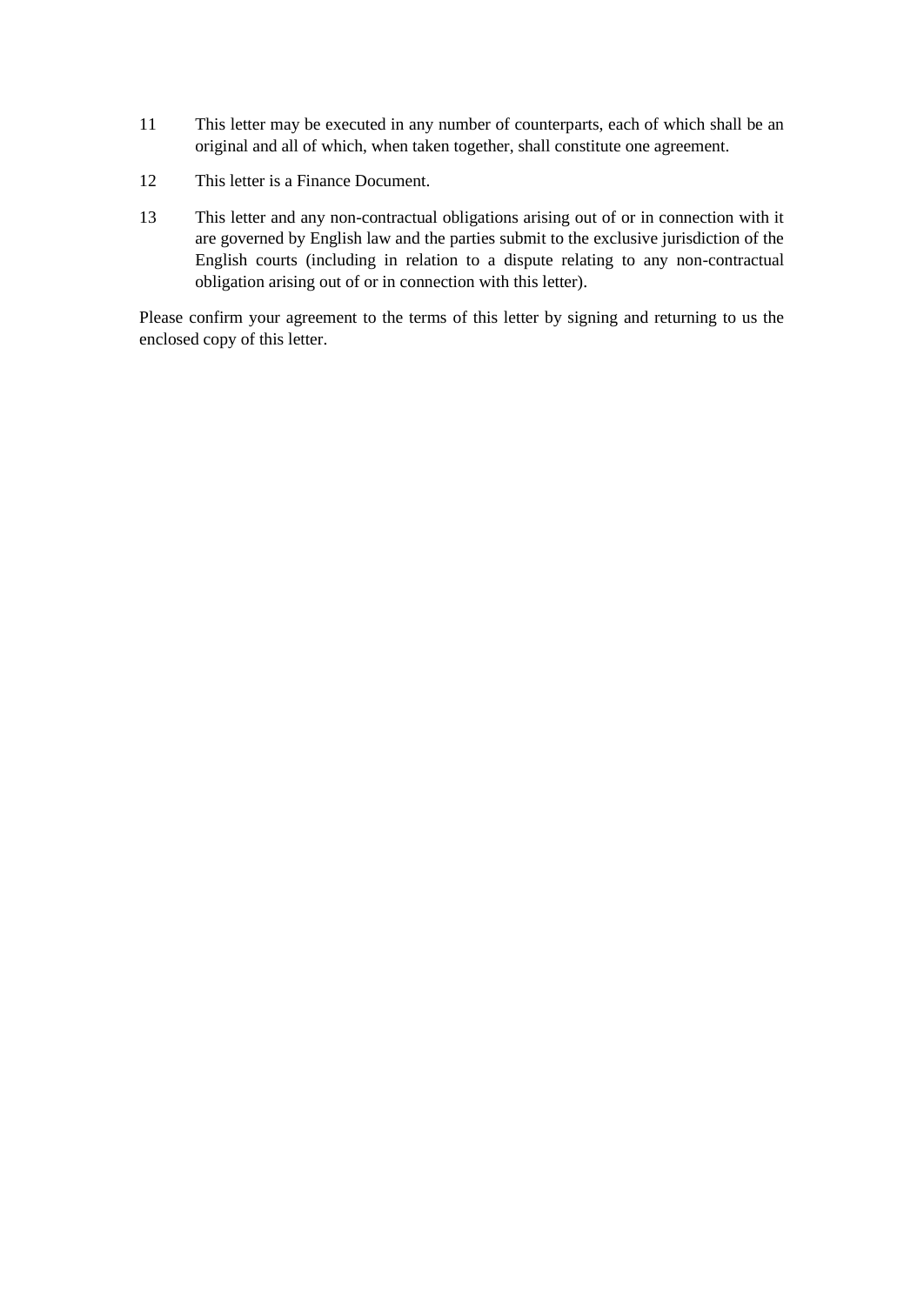Yours faithfully

For and on behalf of **ING Bank N.V., London Branch** as Agent

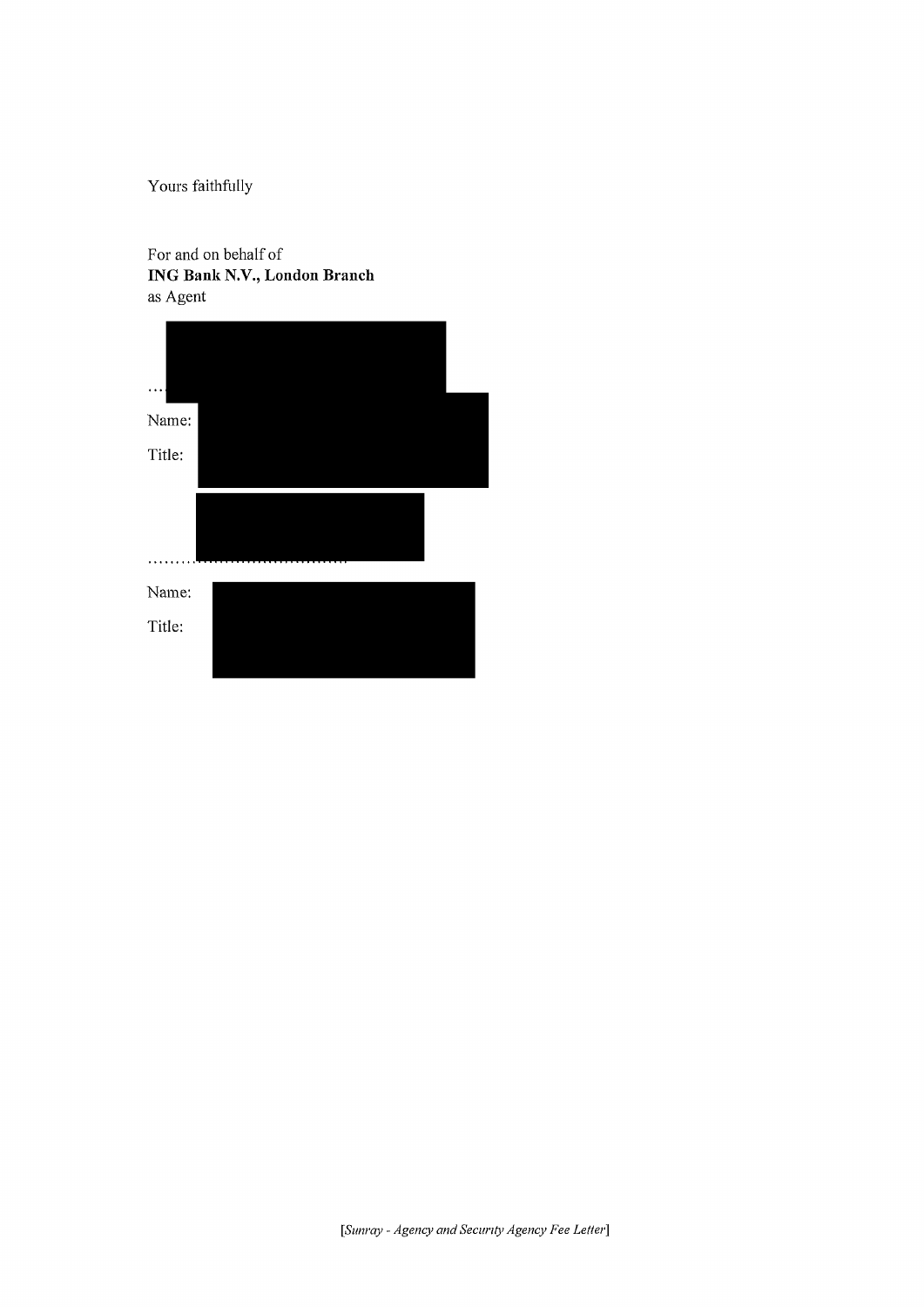For and on behalf of **ING Bank N.V., London Branch** as Security Agent